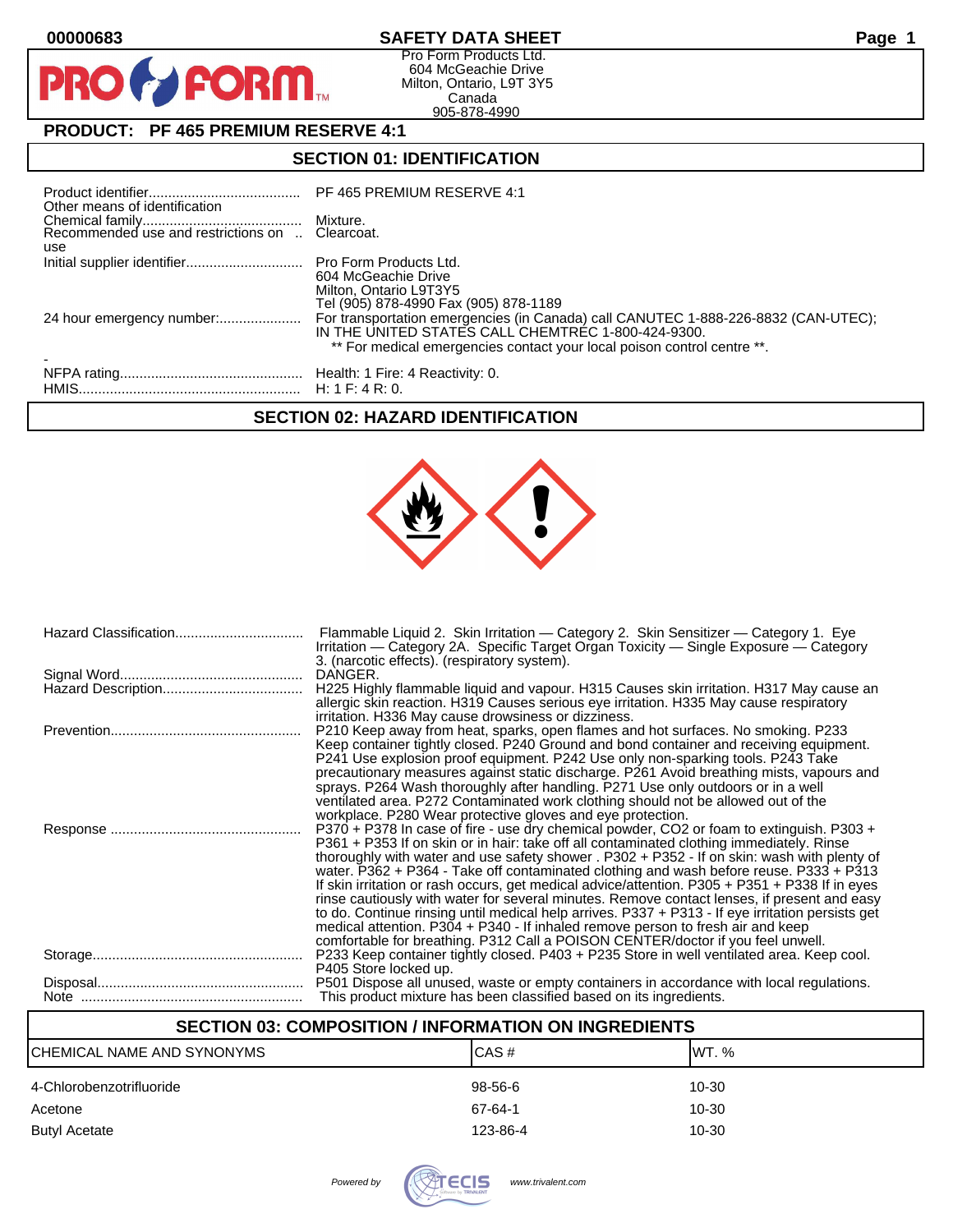#### **PRODUCT: PF 465 PREMIUM RESERVE 4:1**

# **SECTION 03: COMPOSITION / INFORMATION ON INGREDIENTS**

Bis (1,2,2,6,6- Pentamethyl-4- Piperidyl) Sebacate 41556-26-7 41556-26-7 0.1-1

<<The actual concentration(s) withheld as a trade secret>> .

### **SECTION 04: FIRST-AID MEASURES**

| Inhalation                                                       | If inhaled, remove to fresh air. If not breathing, give artificial respiration. If breathing is<br>difficult, give oxygen, obtain medical attention.                                                                                                                                                                                                                                               |
|------------------------------------------------------------------|----------------------------------------------------------------------------------------------------------------------------------------------------------------------------------------------------------------------------------------------------------------------------------------------------------------------------------------------------------------------------------------------------|
|                                                                  | If swallowed, do not induce vomiting. Give large quantity of water. Call a physician<br>immediately. Never give anything by mouth to an unconscious person. If spontaneous<br>vomiting occurs have victim lean forward with head down to prevent aspiration of fluid into<br>the lungs.                                                                                                            |
|                                                                  | Immediately remove all contaminated clothing; flush skin with water for at least 15 minutes.<br>If irritation persists, seek medical attention.                                                                                                                                                                                                                                                    |
|                                                                  | In case of contact, immediately flush eyes, keeping eyelids open, with plenty of water for at<br>least 15 minutes. Check for and remove any contact lenses, if safe and easy to do so.<br>Consult a physician if irritation continues.                                                                                                                                                             |
| Most important symptoms and effects,<br>whether acute or delayed | Harmful if swallowed, in contact with skin or if inhaled. Causes skin and eye irritation.<br>Symptoms may include stinging, tearing, redness, swelling, and blurred vision. Direct<br>contact with eyes may cause temporary irritation. Can cause skin sensitization. Vapors<br>have a narcotic effect and may cause headache, fatigue, dizziness and nausea. May cause<br>respiratory irritation. |
|                                                                  | Treat victims symptomatically. In the event of an incident involving this product ensure that<br>medical authorities are provided a copy of this safety data sheet.                                                                                                                                                                                                                                |

#### **SECTION 05: FIRE-FIGHTING MEASURES**

| Suitable and unsuitable extinguishing<br>media                                                         | "Alcohol" foam, CO2, dry chemical. Do not use water in a jet.                                                                                                                                                                                                                                                                                                                                                                                                                                                                                           |
|--------------------------------------------------------------------------------------------------------|---------------------------------------------------------------------------------------------------------------------------------------------------------------------------------------------------------------------------------------------------------------------------------------------------------------------------------------------------------------------------------------------------------------------------------------------------------------------------------------------------------------------------------------------------------|
| Specific hazards arising from the<br>hazardous product, such as the nature of                          | Extremely flammable. Thermal decomposition products are toxic. May include: Oxides of<br>carbon (CO, CO2). Hydrocarbon fumes and smoke.                                                                                                                                                                                                                                                                                                                                                                                                                 |
| any hazardous combustion products<br>Special protective equipment and<br>precautions for fire-fighters | Firefighter should be equipped with self-contained breathing apparatus and full protective<br>clothing to protect against potentially toxic and irritating fumes. Cool fire-exposed<br>containers with cold water spray. Heat will cause pressure buildup and may cause<br>explosive rupture. Solvent vapours may be heavier than air and may build up and travel                                                                                                                                                                                       |
|                                                                                                        | along the ground to an ignition source, which may result in a flash back to the source of the<br>vapours.                                                                                                                                                                                                                                                                                                                                                                                                                                               |
| Unusual fire / explosion hazards                                                                       | Extremely flammable. Solvent vapours may be heavier than air and may build up and travel<br>along the ground to an ignition source, which may result in a flash back to the source of the<br>vapours. Acetone is a highly flammable liquid. It is easily ignited in the presence of heat, an<br>ignition source such as a naked flame or a spark (including electrostatic discharge).<br>Aqueous solutions of acetone can also ignite. Acetone vapors are heavier than air and can<br>travel a long distance to an ignition source and cause flashback. |

### **SECTION 06: ACCIDENTAL RELEASE MEASURES**

| Personal precautions, protective<br>equipment and emergency procedures | Extremely flammable liquid. No action shall be taken involving any personal risk or without<br>suitable training. Equipment should be grounded. Take precautions against static<br>discharge. Use non-sparking tools and equipment to pick up the spilled material. Isolate<br>area and keep unauthorized people away. Do not walk through spilled material. Wear<br>recommended protective equipment. Ventilate. Open windows and doors to allow air<br>circulation. Dike area to prevent spreading. The use of absorbent socks or spill pillows<br>may be required. Stop leak if safe to do so. Prevent runoff into drains, sewers, and other<br>waterways.                                                                                                       |
|------------------------------------------------------------------------|---------------------------------------------------------------------------------------------------------------------------------------------------------------------------------------------------------------------------------------------------------------------------------------------------------------------------------------------------------------------------------------------------------------------------------------------------------------------------------------------------------------------------------------------------------------------------------------------------------------------------------------------------------------------------------------------------------------------------------------------------------------------|
| Methods and materials for containment<br>and cleaning up               |                                                                                                                                                                                                                                                                                                                                                                                                                                                                                                                                                                                                                                                                                                                                                                     |
|                                                                        | Eliminate all sources of ignition. Isolate area and keep unauthorized people away. Do not<br>walk through spilled material. Wear recommended protective equipment. Ventilate. Open<br>windows and doors to allow air circulation. Dike area to prevent spreading. The use of<br>absorbent socks or spill pillows may be required. Stop leak if safe to do so. Prevent runoff<br>into drains, sewers, and other waterways. Absorb with earth, sand, or another dry inert<br>material. Pick up and place in a tightly-sealed container duly identified. Use an appropriate<br>technique to prevent any environmental contaminations. Spilled material and water rinses<br>are classified as chemical waste, and must be disposed of in accordance with current local, |



provincial, state, and federal regulations.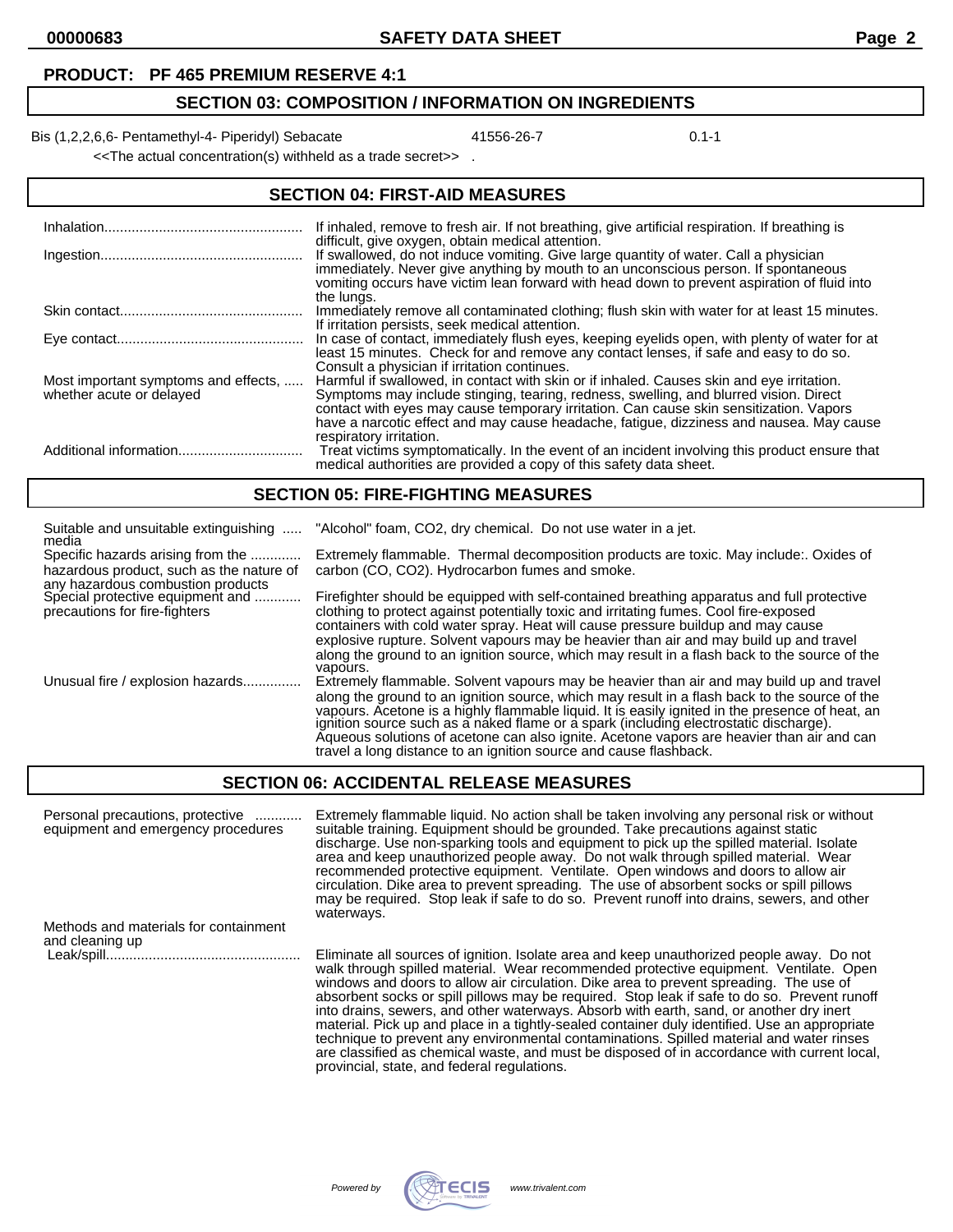### **PRODUCT: PF 465 PREMIUM RESERVE 4:1**

## **SECTION 07: HANDLING AND STORAGE**

| Precautions for safe handling                                          | Keep away from heat, sparks, and open flame. Always adopt precautionary measures<br>against build-up of static which may arise from appliances, handling and the containers in<br>which product is packed. Ground handling equipment. Avoid all skin contact and ventilate<br>adequately, otherwise wear an appropriate breathing apparatus. Handle and open |
|------------------------------------------------------------------------|--------------------------------------------------------------------------------------------------------------------------------------------------------------------------------------------------------------------------------------------------------------------------------------------------------------------------------------------------------------|
| Conditions for safe storage, including any<br><i>incompatibilities</i> | container with care. Employees should wash hands and face before eating or drinking.<br>Keep away from heat, sparks, and open flames. Store in a cool, dry and well ventilated<br>area. Keep container closed when not in use. Store away from oxidizing and reducing<br>materials. Store away from sunlight.                                                |

### **SECTION 08: EXPOSURE CONTROLS / PERSONAL PROTECTION**

|                                                                                                                                                                                                                                                                                                                                                                                                                                                                                               |                 | <b>ACGIH TLV</b>                                                                                                                                                                                                                                                                                                                                                                       |                 | <b>OSHA PEL</b> | <b>NIOSH</b>              |
|-----------------------------------------------------------------------------------------------------------------------------------------------------------------------------------------------------------------------------------------------------------------------------------------------------------------------------------------------------------------------------------------------------------------------------------------------------------------------------------------------|-----------------|----------------------------------------------------------------------------------------------------------------------------------------------------------------------------------------------------------------------------------------------------------------------------------------------------------------------------------------------------------------------------------------|-----------------|-----------------|---------------------------|
| <b>INGREDIENTS</b>                                                                                                                                                                                                                                                                                                                                                                                                                                                                            | TWA             | <b>STEL</b>                                                                                                                                                                                                                                                                                                                                                                            | PEL             | <b>STEL</b>     | REL                       |
| 4-Chlorobenzotrifluoride                                                                                                                                                                                                                                                                                                                                                                                                                                                                      | Not established | Not established                                                                                                                                                                                                                                                                                                                                                                        | Not established | Not established | Not established           |
| Acetone                                                                                                                                                                                                                                                                                                                                                                                                                                                                                       | 250 ppm TLV     | 500 ppm                                                                                                                                                                                                                                                                                                                                                                                | 1,000 ppm       | Not established | 250 ppm                   |
|                                                                                                                                                                                                                                                                                                                                                                                                                                                                                               |                 | ON: 500ppm (TWA); 750ppm (STEL)                                                                                                                                                                                                                                                                                                                                                        |                 |                 |                           |
| <b>Butyl Acetate</b>                                                                                                                                                                                                                                                                                                                                                                                                                                                                          | 150 ppm         | $200$ ppm                                                                                                                                                                                                                                                                                                                                                                              | $150$ ppm       | 200 ppm vacated | 150 ppm - STEL 200<br>ppm |
| Bis (1,2,2,6,6-<br>Pentamethyl-4- Piperidyl)<br>Sebacate                                                                                                                                                                                                                                                                                                                                                                                                                                      | Not established | Not established                                                                                                                                                                                                                                                                                                                                                                        | Not established | Not established | Not established           |
| Appropriate engineering controls<br>Provide natural or mechanical ventilation to control exposure levels below airborne<br>exposure limits. Local mechanical exhaust ventilation should be used at sources of air<br>contamination, such as open process equipment, or during purging operations, to capture<br>gases and fumes that may be emitted. Standard reference sources regarding industrial<br>ventilation (ie. ACGIH industrial ventilation) should be consulted for guidance about |                 | adequate ventilation. Explosion-proof exhaust ventilation.                                                                                                                                                                                                                                                                                                                             |                 |                 |                           |
| Personal Protective Equipment<br>Local exhaust ventilation is recommended. Wear an appropriate, properly fitted respirator<br>when contaminant levels exceed the recommended exposure limits.                                                                                                                                                                                                                                                                                                 |                 |                                                                                                                                                                                                                                                                                                                                                                                        |                 |                 |                           |
|                                                                                                                                                                                                                                                                                                                                                                                                                                                                                               |                 | Chemical safety goggles and full faceshield if a splash hazard exists.<br>Wear skin protection equipment. The selection of skin protection equipment depends on<br>the nature of the work to be performed. In the case of mixtures, consisting of several substances, the protection time of the gloves cannot be accurately estimated. Contact<br>glove supplier for recommendations. |                 |                 |                           |
|                                                                                                                                                                                                                                                                                                                                                                                                                                                                                               |                 | Wear adequate protective clothes.<br>Safety boots per local regulations.<br>Eye wash facility and emergency shower should be in close proximity. Employees should<br>wash their hands and face before eating, drinking, or using tobacco products.                                                                                                                                     |                 |                 |                           |

### **SECTION 09: PHYSICAL AND CHEMICAL PROPERTIES**

| Appearance/Physical state                      | Liquid.                                           |
|------------------------------------------------|---------------------------------------------------|
|                                                | Clear, colourless.                                |
|                                                | Characteristic odour.                             |
| Odour threshold (ppm)                          | Not available.                                    |
|                                                | Not available.                                    |
| Melting / Freezing point (deg C)               | $<$ -23 C.                                        |
| Initial boiling point / boiling range (deg C). | > 56 °C.                                          |
| Flash point (deg C), method                    | -18°C. (estimate; lowest flash point ingredient). |
|                                                | Not available.                                    |
| Flammability (solids and gases)                | Not applicable. Flammable liquid.                 |
| Upper flammable limit (% vol)                  | 12.6.                                             |
| Lower flammable limit (% vol)                  | 0.9.                                              |
| Vapour pressure (mm Hg)                        | Not available.                                    |
|                                                | $>1$ .                                            |
| Relative Density (Specific Gravity)            | 1.062.                                            |
|                                                | 8.86.                                             |
|                                                | Not available.                                    |
| Partition coefficient - n-octanol/water        | Not available.                                    |
| Auto ignition temperature (deg C)              | Not available.                                    |
|                                                | Not available.                                    |
|                                                | 15 sec Zahn #2.                                   |
|                                                | 1.30 lbs/USG; 155.8 g/L.                          |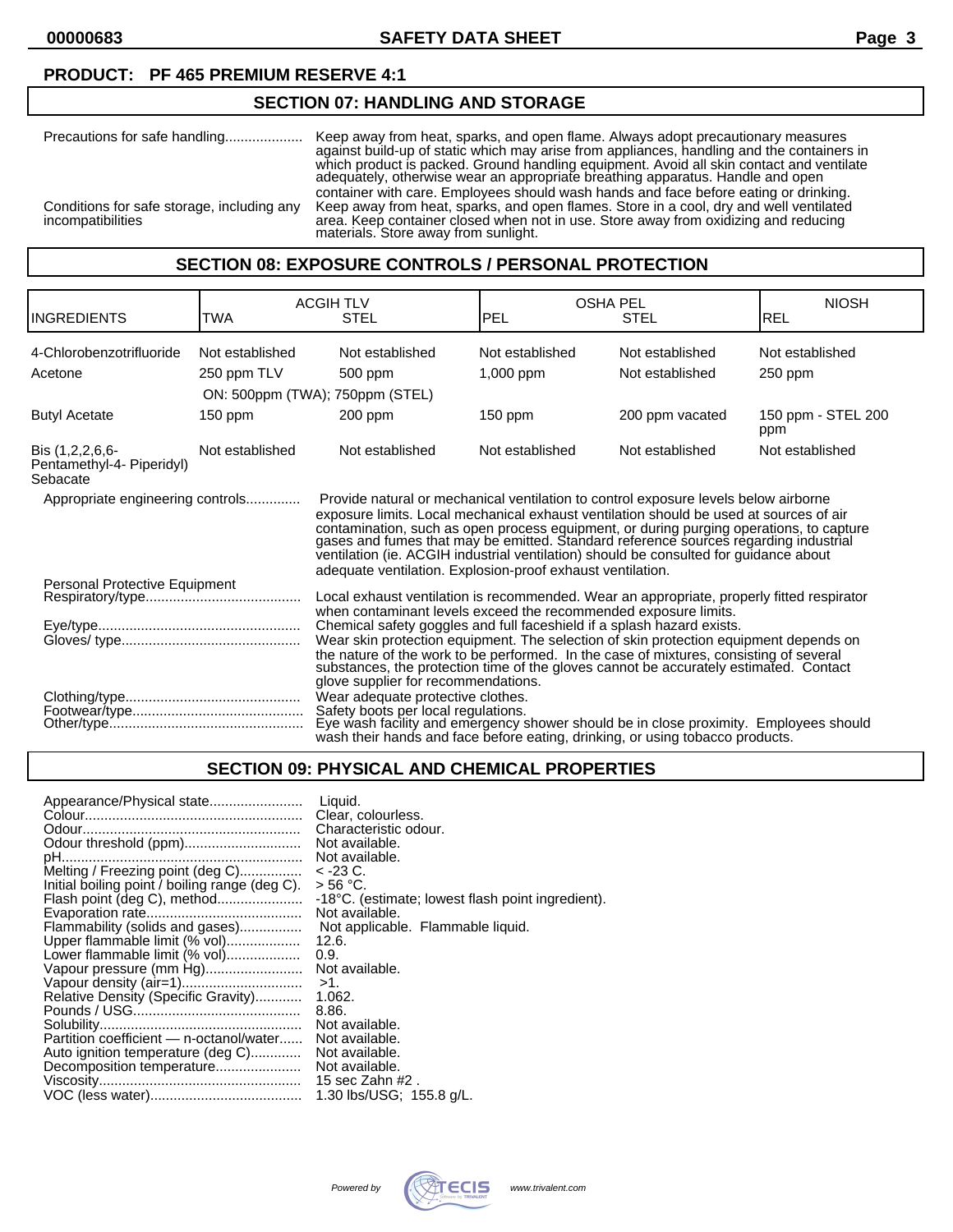**00000683 SAFETY DATA SHEET Page 4**

### **PRODUCT: PF 465 PREMIUM RESERVE 4:1**

### **SECTION 10: STABILITY AND REACTIVITY**

| Possibility of hazardous reactions<br>Conditions to avoid, including static<br>discharge, shock or vibration | Product is stable; hazardous polymerization will not occur.<br>Stable at normal temperatures and pressures.<br>Hazardous polymerization will not occur.<br>Avoid heat, spark, open flames. Electrostatic charge.                                                                                                     |
|--------------------------------------------------------------------------------------------------------------|----------------------------------------------------------------------------------------------------------------------------------------------------------------------------------------------------------------------------------------------------------------------------------------------------------------------|
|                                                                                                              |                                                                                                                                                                                                                                                                                                                      |
|                                                                                                              | Strong acids. Strong bases. Strong oxidizers. Aldehydes. Ammonia. Peroxides. Reducing<br>agents. Acetone may ignite or react violently with strong oxidizing agents, such as chromic<br>acid, chromium trioxide, chromyl chloride, hot nitric acid, potassium permanganate (in an<br>alkaline medium), or peroxides. |
| Hazardous decomposition products                                                                             | No hazardous decomposition products when stored and handled correctly. See<br>hazardous combustion products section 5.                                                                                                                                                                                               |

## **SECTION 11: TOXICOLOGICAL INFORMATION**

| <b>INGREDIENTS</b>                                                                                           |                                          | <b>LC50</b>                                                                                                                                                                                                                                                                                                                                                                                                      | LD50                                                       |
|--------------------------------------------------------------------------------------------------------------|------------------------------------------|------------------------------------------------------------------------------------------------------------------------------------------------------------------------------------------------------------------------------------------------------------------------------------------------------------------------------------------------------------------------------------------------------------------|------------------------------------------------------------|
| 4-Chlorobenzotrifluoride                                                                                     |                                          | 4479 ppm                                                                                                                                                                                                                                                                                                                                                                                                         | >6,800 mg/kg (rat oral);<br>>2,700 mg/kg (rabbit dermal)   |
| Acetone                                                                                                      |                                          | 50,100 mg/m3 8 hours, rat                                                                                                                                                                                                                                                                                                                                                                                        | 5,800 mg/kg (rat oral)                                     |
| <b>Butyl Acetate</b>                                                                                         |                                          | 390 ppm (4 hr)                                                                                                                                                                                                                                                                                                                                                                                                   | 10768 mg/kg oral rat 17600 mg/kg<br>dermal rabbit          |
| Bis (1,2,2,6,6- Pentamethyl-4- Piperidyl) Sebacate                                                           |                                          | Not Available                                                                                                                                                                                                                                                                                                                                                                                                    | 2369-3920 mg/kg (oral rat),<br>>2000 mg/kg (dermal rabbit) |
| Symptoms related to the physical, chemical<br>and toxicological characteristics<br>Effects of acute exposure | coordination.                            | Eye contact. Skin contact. Skin absorption. Inhalation.<br>May cause severe eye irritation. May damage eyes. Causes skin irritation. Persons<br>previously sensitized can experience an allergic reaction with symptoms of reddening,<br>itching, swelling and rash. May be absorbed by the skin. Inhalation of high vapour may<br>cause central nervous system effects, dizziness, headache, nausea, or loss of |                                                            |
| Effects of chronic exposure                                                                                  | breathing difficulties.                  | Chronic exposure to organic solvent vapours have been associated with various neurotoxic<br>effects including permanent brain and/or nervous system damage, kidney, liver, blood<br>damage and reproductive effects among women. Symptoms may include nausea,<br>vomiting, abdominal pain, headache, impaired memory, loss of coordination, insomnia and                                                         |                                                            |
| Carcinogenicity of material                                                                                  | by OSHA.                                 | The components of this product are not listed by IARC, NTP or regulated as a carcinogen                                                                                                                                                                                                                                                                                                                          |                                                            |
| Sensitizing capability of material<br>Specific Target Organ Toxicity                                         | May cause sensitization by skin contact. | Acetone has been shown to cause reproductive effects in rats by ingestion and inhalation.<br>May cause drowsiness or dizziness. May cause respiratory irritation.                                                                                                                                                                                                                                                |                                                            |
|                                                                                                              |                                          |                                                                                                                                                                                                                                                                                                                                                                                                                  |                                                            |

### **SECTION 12: ECOLOGICAL INFORMATION**

|                               | Product data not available.  |
|-------------------------------|------------------------------|
| Persistence and degradability | Product data not available.  |
|                               | Product data not available.  |
|                               | Product data not available.  |
|                               | Do not allow to enter waters |

| Persistence and degradability Product data not available. |
|-----------------------------------------------------------|
| Bioaccumulative potential Product data not available.     |
|                                                           |
|                                                           |
|                                                           |

# **SECTION 13: DISPOSAL CONSIDERATIONS**

Information on safe handling for disposal . Dispose of as an industrial waste in a manner acceptable to good waste management and methods of disposal, including any practice and in accordance with applicable local, provincial/State or federal regulations. Do contaminated packaging not heat or cut empty containers with electric or gas torch. Empty containers must be handled with care due to product residue.

#### **SECTION 14: TRANSPORT INFORMATION**

|                              | UN1263 - PAINT - Class 3 - Packing Group II - This product meets limited quantity                                                           |
|------------------------------|---------------------------------------------------------------------------------------------------------------------------------------------|
|                              | exemption when shipped in containers less than 5 litres.<br>Refer to 49CRF                                                                  |
|                              | 172.101 for additional non-bulk packaging requirements.<br>UN1263 - PAINT - Class 3 - Packing Group II. Do not ship by air without checking |
|                              | appropriate IATA regulations. Limited Quantity.                                                                                             |
| IMDG Classification (Marine) | UN1263 - PAINT - Class 3 - Packing Group II - EmS: F-E S-E. Limited Quantity. Check                                                         |
|                              | IMDG regulations for limited quantity exemptions.                                                                                           |